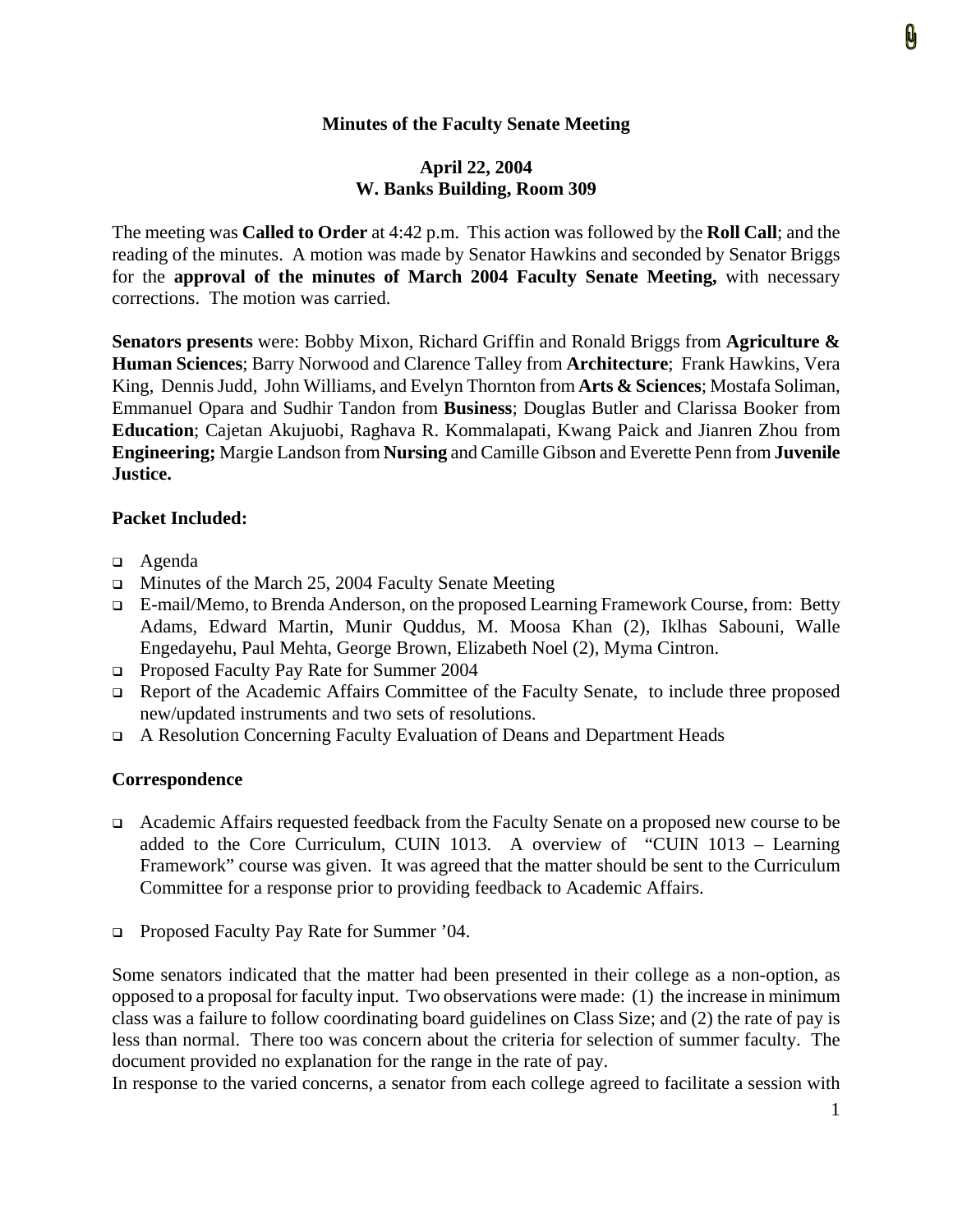faculty of their college to discuss the proposed pay rate.

### **Executive Committee Report**

The speaker noted that the Faculty Senate Luncheon Meeting with President Wright is scheduled for May 12, 2004; and that the next Faculty Senate Meeting is scheduled for May 6, 2004. During the May 6 meeting, the initial portion of the meeting will be devoted to items needing closure prior to the end of the 2003-2004 Senate Year. The latter portion of this meeting will be devoted to the election of officers for the 2004-2005 Senate Year. Because of conflicting dates, some senators requested that the May 12, 2004 meeting be moved up. The Speaker is to investigate this possibility, but noted other important dates during an earlier time interval and the president's full schedule.

#### **Election of Senators**

The Speaker noted that all colleges had completed their elections except Nursing, which is to be completed by the end of the week.

### **Voting for By-Laws Changes**

The senate voted in favor (21-0) of Article F: Officers, to add 'Treasurer' to the list of officers of the faculty senate.

### **Election of the Nominating Committee**

After disseminating the ballots, the house was opened for nominations from the floor. Senator Vera King was nominated by Senator Booker. It was motioned by Hawkins and seconded by Butler that the nomination be closed. The motion was carried. Thus votes for the nominating committee were as follows:

| <b>Barry Norwood</b> | 19 |
|----------------------|----|
| <b>Bill Orman</b>    | 18 |
| Vera King            | 16 |
| Clarence Talley      | 16 |
| Mostafa Soliman      | 12 |
| Lee Henderson        | 12 |
| Bee Jay Freeman      | 11 |
|                      |    |

Following discussion of how to break the tie between Soliman and Henderson, it was motioned by Senator Hawkins and seconded by Senator Williams, that all seven persons be members of the Nominating Committee. Senator Norwood was named Nominating Committee Chair

Speaker Thornton expressed **thanks to the committees** for their hard work.

#### **Committee Reports**